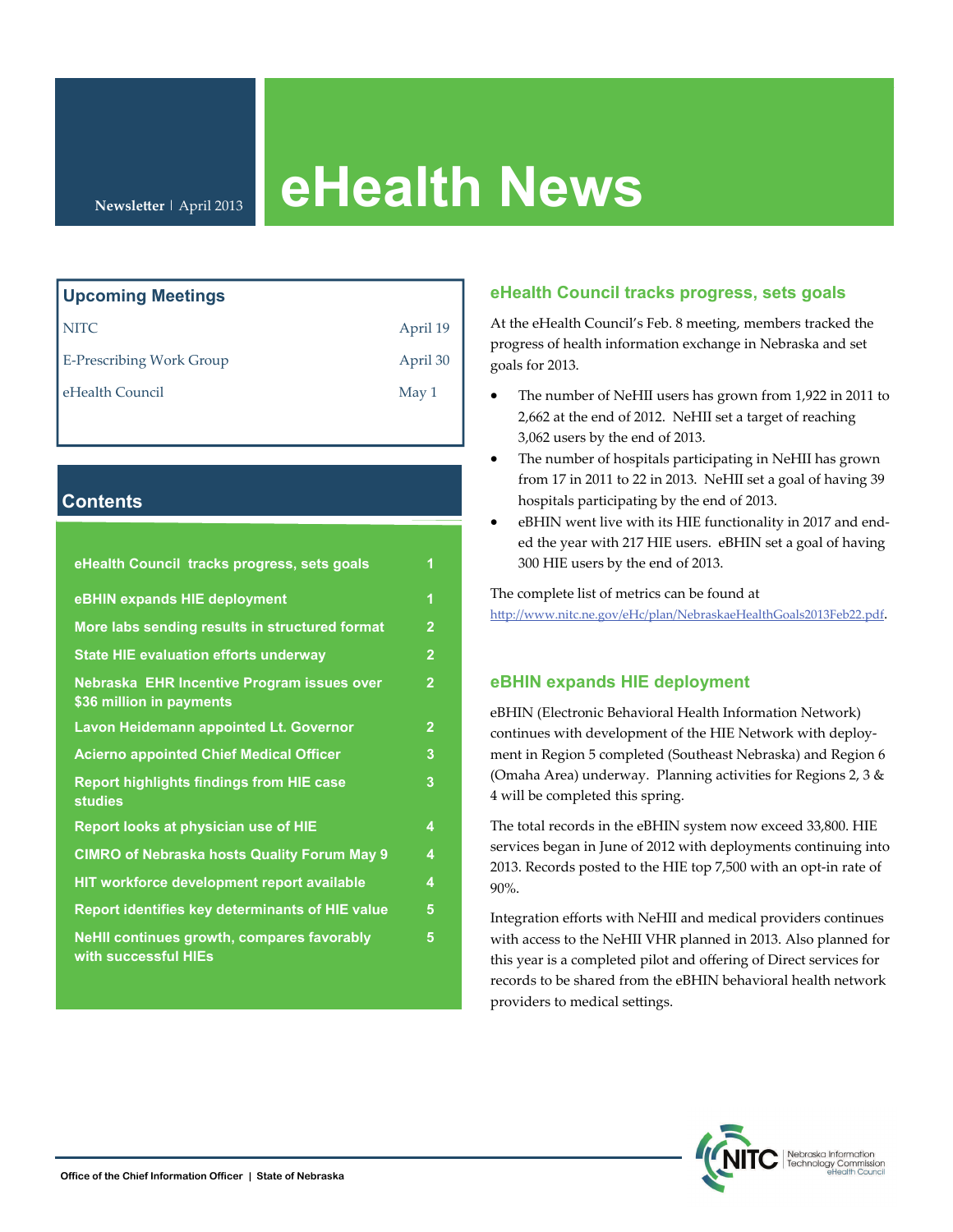#### **More labs sending results in structured format**

As part of the ongoing evaluation of the State HIE Cooperative Agreement by the Office of the National Coordinator, all states are required to conduct a census of hospital and independent la‐ boratories. he Nebraska State HIE Cooperative Agreement evaluation team from UNMC surveyed Nebraska labs by telephone to determine their status as of the end of the calendar year in 2011 and 2012. The results can be found below:

**Labs sending results to ambulatory providers outside of their organization electronically in a structured format**

|                                                 | 2011           | 2012           | % Change |
|-------------------------------------------------|----------------|----------------|----------|
| Hospital<br>Labs                                | 17/93 (18.3%)  | 35/93 (37.6%)  | $+19.3%$ |
| Independ-<br>ent Labs                           | 25/37 (67%)    | 26/37 (70.3%)  | $+2.7%$  |
| <b>Hospital</b><br>and Inde-<br>pendent<br>Labs | 42/130 (32.3%) | 61/130 (46.9%) | $+14.6%$ |

**Labs following LOINC standards for test results sent to ambula‐ tory providers outside their organization.**

|           | 2011           | 2012           | $%$ Change |
|-----------|----------------|----------------|------------|
| Hospital  | 13/93 (13.9%)  | 25/93 (26.9%)  | $+13.0\%$  |
| Labs      |                |                |            |
| Independ- | $3/37(8.1\%)$  | $3/37(8.1\%)$  | $0\%$      |
| ent Labs  |                |                |            |
| Hospital  | 16/130 (12.3%) | 28/130 (21.5%) | $+9.2%$    |
| and Inde- |                |                |            |
| pendent   |                |                |            |
| Labs      |                |                |            |

Evaluation team members include Daniel Lomelin, Donald Klepser, Gary Cochran, Lina Lander, and Marsha Morien. The 2012 Lab Census is available at

htt[p://www.nitc.ne.gov/eHc/plan/LabWritepJan182013Final.pdf](http://www.nitc.ne.gov/eHc/plan/LabWritepJan182013Final.pdf).

### **State HIE evaluation efforts underway**

A team of researchers at the University of Nebraska Medical Cen‐ ter (UNMC) are performing various assessments of Nebraska's State Health Information Exchange Cooperative Agreement. The UNMC HIE Evaluation Team has made progress this quarter in several projects. In the coming weeks the researchers will be send‐ ing out a statewide survey to a variety of health professionals to identifying overall satisfaction, barriers to utilization, and areas of concern that providers have with sharing patient data through the HIE.

The second project this quarter is evaluating e‐prescribing in ambulatory care settings. With the goals of determining and characterizing unforeseen errors brought about through the use of new electronic systems for prescription services, the research team has completed the collection of data from several clinics and pharmacies in rural and urban settings. Analysis is ongoing with results forthcoming later this year.

## **Nebraska EHR Incentive Program issues over \$26 million in payments**

The Nebraska EHR Incentive Program is off to a good start with \$4.6 million in payments issued to eligible professionals and \$22.1 million paid to eligible hospitals. Over 400 enrollments have been received from eligible professionals and hospitals since the program's launch in May 2012. Most of the 2012 payments were due to providers adopting, implementing or up‐ grading (AIU) to certified EHR systems. Starting in April, 2013, Nebraska's Medicaid program expects to see more providers attesting to and demonstrating meaningful use as they apply for their second year payment.

#### **Lavon Heidemann appointed Lt. Governor**

Gov. Dave Heineman announced the appointment of Lavon Heidemann of Elk Creek to be the 39th Lieutenant Governor of Nebraska.

"I'm pleased Lavon has agreed to serve the people of Nebraska as the Lieutenant Governor," said Gov. Heineman. "He is a proven, dedicated public servant for the citizens of Nebraska. He will complete this term as Lt. Governor with integrity, and I look forward to working with him as we continue to move Nebraska forward."

"I am excited for this opportunity to serve the people of Nebraska," said Lt. Gov. Heidemann. "Public service is some‐ thing in which I believe deeply. I am looking forward to my time traveling our state, meeting with our citizens, visiting our businesses."

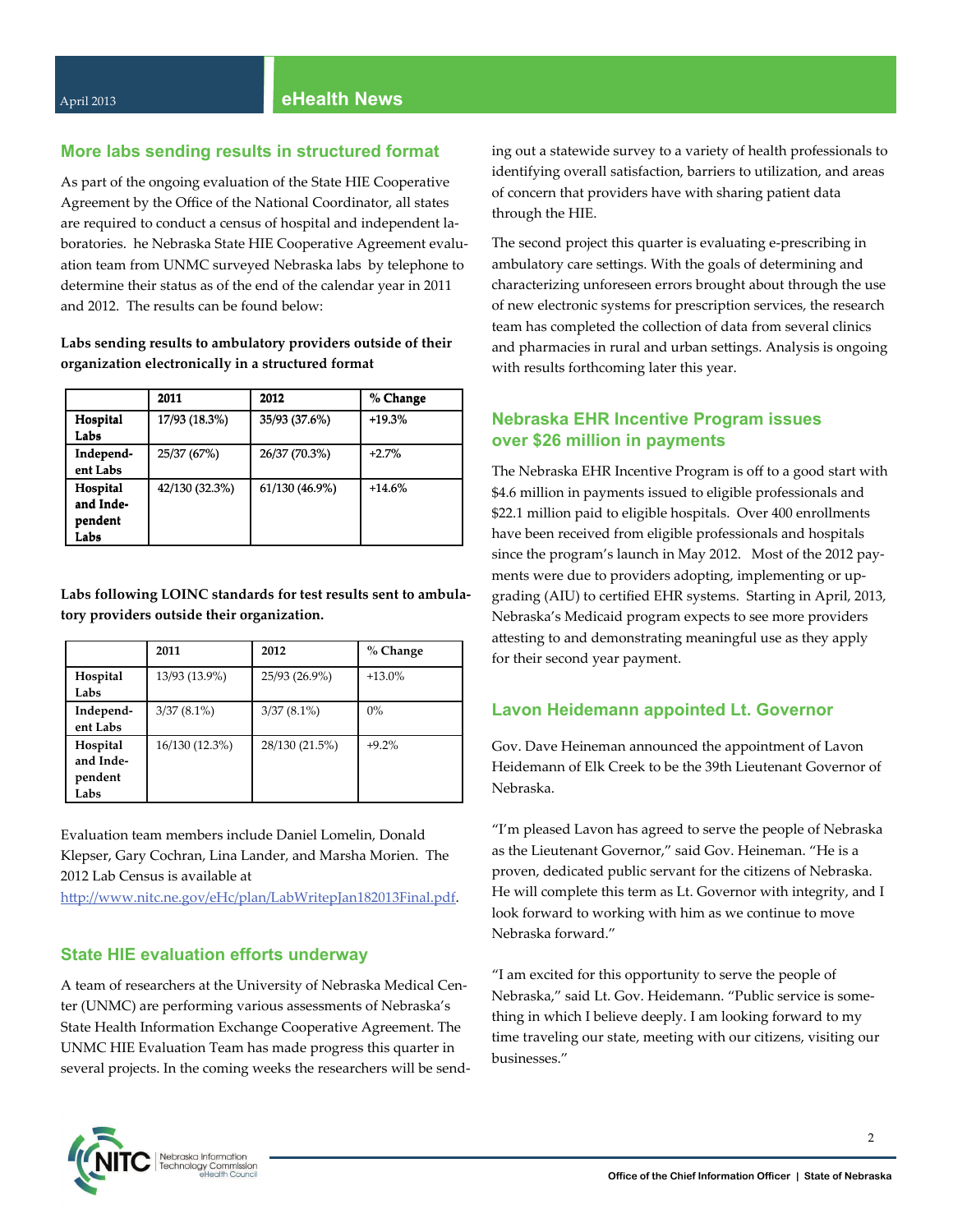#### April <sup>2013</sup> **eHealth News**

Lt. Gov. Heidemann is a farmer and livestock producer, and is a volunteer firefighter. He was elected to the University of Nebras‐ ka Board of Regents in 2012. Prior to his time as a Regent, Lt. Gov. Heidemann served as a State Senator for Legislative District 1 from 2005 to 2013. As a member of the Legislature, he served as Chairman of the Appropriations Committee for six years.

Lt. Gov. Heidemann was elected to the Elk Creek School Board in 1996 where he served for until he was elected to the Legislature. Previously he served as a general foreman for a drilling company in Anchorage, Alaska from 1983 to 1995. He has been active with a number of organizations, including the Midwest Council of State Governments, Agriculture Builders of Nebraska, Nebraska Cattlemen, Pawnee County Farm Bureau, the Southeast Nebraska Feeders and Breeders, and the Elk Creek Young Men's Club.

Lt. Gov. Heidemann graduated from Elk Creek High School. He has attended the Midwest Council of State Governments' Bowhay Institute for Legislative Leadership. He has earned a number of awards and honors including the Leadership Award for the Association of Nebraska Ethanol Producers, 2012; recognition of Ser‐ vice, Nebraska State Volunteer Firefighter's Association, 2011; Harold Sieck Public Official of the Year, The Arc of Nebraska, 2009; Leadership Award in Recognition of Outstanding Leader‐ ship in Agri‐Business, Omaha Agri‐Business Club 2009; Award of Excellence for Meritorious Service, Nebraska Cooperative Exten‐ sion Association, 2009; and the Appreciation Award for Development and Funding of Education Center, Nebraska College of Technical Agriculture, 2009.

Lt. Gov. Heidemann was born in Pawnee City. He and his wife Robin have three children.

#### **Acierno appointed Chief Medical Officer**

Gov. Dave Heineman announced that he has appointed Dr. Joseph Acierno of Omaha to be the Chief Medical Officer and Director for the Division of Public Health for the State of Nebraska Department of Health and Human Services. Dr. Acierno, 51, has served as Deputy Chief Medical Officer since May, 2007 and assumed the position of Chief Medical Officer on March 8.

"I am pleased Dr. Acierno will be Nebraska's new Chief Medical Officer," said Gov. Heineman. "His experience as deputy chief

medical officer, a doctor and attorney make him uniquely qualified to serve in this capacity. I am confident that his knowledge of medicine, public health issues and medical‐legal matters will serve Nebraska's citizens in a positive way."

As Deputy Chief Medical Officer, Acierno is responsible for the regulatory portion of the division, specifically the Licensure, Investigations and Environmental Health Units. The licensure Unit is responsible for the licensure of health care facilities and practitioners throughout the state. The Environmental Health Unit is responsible for a number of programs including public drinking water, radiological health, ecology risk assessment, the environmental health laboratory, environmental health hazards and indoor air. The Investigations Unit is responsible for professional and occupational licensure investigations, as well as fraud investigations and quality control of economic assis‐ tance programs. Additionally, Dr. Acierno is involved with emergency response activities for the Division of Public Health.

Dr. Acierno is Chairperson of Nebraska's Child Death Review Team and is a Scholar with the Great Plains Public Health Lead‐ ership Institute. His salary will be \$146,000. Dr. Acierno is married with two children. Dr. Acierno is a graduate of Creighton University with the following degrees: Bachelor of Science, Doctor of Medicine and Juris Doctor.

Acierno will succeed Dr. Joann Schaefer who recently accepted a position as Vice President, Medical Care and Management with Blue Cross and Blue Shield of Nebraska.

#### **Report highlights findings from HIE case studies**

NORC at the University of Chicago interviewed a variety of stakeholders in five states— including Nebraska—to assess state progress in enabling health information exchange (HIE). The interviews were conducted between November 2011 and March 21, 2012. Key findings from the interviews include:

All five states studied (Maine, Nebraska, Texas, Washington, and Wisconsin) had health IT initiatives underway prior to re‐ ceiving funding from the HIE Cooperative Agreement Pro‐ gram, which contributed to the early successes of these states. Building on existing health IT initiatives helped facilitate collab‐ oration, establish trust between state officials and other stake‐ holders, and created a knowledge base and culture receptive to statewide health information exchange efforts.

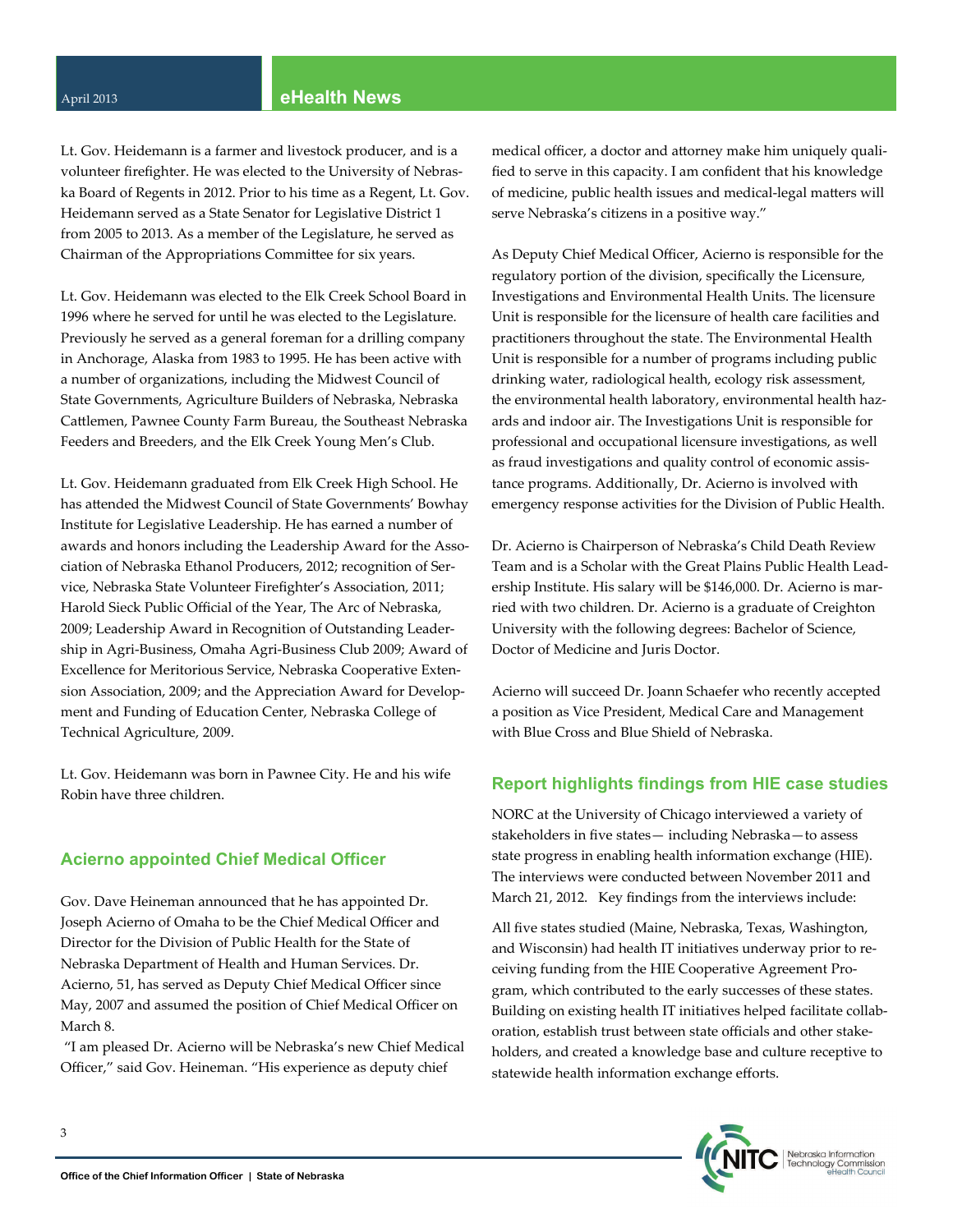#### April <sup>2013</sup> **eHealth News**

All five states decoupled policy and technology roles with differ‐ ent organizations playing governance and/or technical operator roles. In Nebraska, the State of Nebraska—Nebraska Information Technology Commission is the recipient of State HIE Cooperative Agreement funding and works with NeHII and eBHIN to imple‐ ment HIE services.

Challenges identified included:

- Cost and sustainability
- Costs of interfaces and support for providers
- Provider awareness
- Engaging large health systems
- Evolution of the market
- Interoperability

"Case Study Synthesis: Experiences from Five States in Enabling HIE" is available at htt[p://www.healthit.gov/sites/default/files/](http://www.healthit.gov/sites/default/files/casestudysynthesisdocument_2-8-13.pdf) [casestudysynthesisdocument\\_2](http://www.healthit.gov/sites/default/files/casestudysynthesisdocument_2-8-13.pdf)-8-13.pdf.

#### **Report looks at physician use of HIE**

NORC at the University of Chicago interviewed physicians from small and larger practices in five states—including Nebraska--to assess the state of health information exchange (HIE) among am‐ bulatory care providers. Focus groups were convened in Maine, Nebraska, Texas, Washington, and Wisconsin between November 2011 and March 2012.

Physician perceptions of EHRs are generally positive and similar across practice sizes. A majority of physicians, regardless of prac‐ tice size, are collecting incentive payments (64 percent). Physicians from larger practices are more likely to report experience exchanging clinical data electronically (76%) compared to physicians from small practices (55%).

Most physicians are e‐prescribing and believe that it leads to few‐ er e‐prescribing errors and calls with pharmacists.

All of the larger group practice physicians and approximately half of small practice physicians receive lab results directly into their EHRs.

Physicians reported limited electronic exchange of clinical sum‐ maries.

Most physicians reported sending immunization data electroni‐ cally to state or local health departments, often through separate websites provided by the state health department. A few physicians reported submitting information from their EHR to the state immunization registry.

"Physician Experiences and Perceptions of Health Information Exchange" is available at htt[p://www.healthit.gov/sites/default/files/](http://www.healthit.gov/sites/default/files/providerfocusgroupsynthesis_02_08_13.pdf) [providerfocusgroupsynthesis\\_02\\_08\\_13.pdf.](http://www.healthit.gov/sites/default/files/providerfocusgroupsynthesis_02_08_13.pdf)

#### **CIMRO of Nebraska hosts Quality Forum May 9**

CIMRO of Nebraskaʹs tenth annual Nebraska Healthcare Quali‐ ty Forum will be held at the Embassy Suites Hotel & Confer‐ ence Center in La Vista, Nebraska on Thursday, May 9, 2013.

The Nebraska Healthcare Quality Forum is an opportunity for conversation and sharing ideas with your colleagues from around the state. The cost for attending is \$50. The registration deadline is Friday, April 26, 2013. More information can be found at

[www.cimronebraska.org/qualityforum](http://www.cimronebraska.org/qualityforum) .

#### **HIT workforce development report available**

Wide River Technology Extension Center (TEC) and The Uni‐ versity of Nebraska Public Policy Center are pleased to an‐ nounce that the Final Report for the Wide River TEC Health Information Technology Workforce Development Initiative is now available at htt[p://www.widerivertec.org/home/](http://www.widerivertec.org/home/curriculumfunding.aspx) [curriculumfunding.aspx](http://www.widerivertec.org/home/curriculumfunding.aspx) . The University of Nebraska Public Policy Center coordinated the Health IT Workforce Develop‐ ment Initiative for Wide River TEC for the past two years.

One of the primary goals of this initiative was to provide op‐ portunities for Nebraska's healthcare workforce to gain a better understanding of the meaningful use of electronic health records (EHRs) through coursework. Seventeen awards were pre‐ sented to Nebraska educators at postsecondary institutions to integrate the meaningful use of EHRs into coursework and by June 2012, over 700 Nebraskans had received training as a re‐ sult of these awards. This number is expected to reach well over 1700 by December 2012. Funding for this project recently concluded, but the courses are ongoing.

Please contact Nancy Shank ([nshank@nebraska.edu](mailto:nshank@nebraska.edu)) or Eliza‐ beth Willborn ([ewillborn@nebraska.edu\)](mailto:ewillborn@nebraska.edu) at the University of Nebraska Public Policy Center if you have questions about the report.

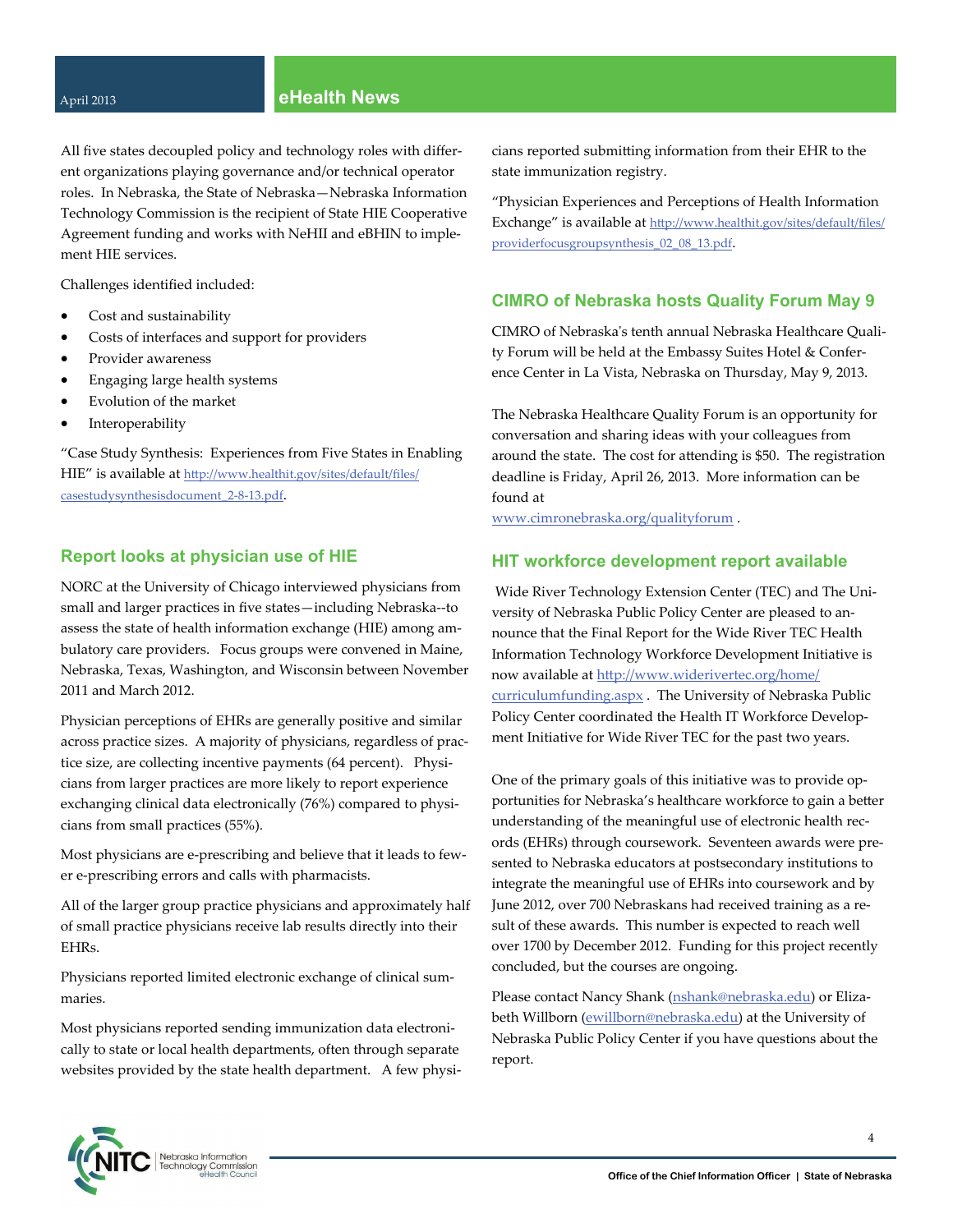## **Report identifies key determinants of HIE value**

The State HIE Program Policy Office has released a series of re‐ ports on Query‐ Based Exchange, Consumer Mediated Exchange, Master Data Management, Subscription and Notification Services, and Provider Directory Solutions. These reports offer a marketbased analysis of HIE lessons learned, what is working across the country and considerations for future activities.

Two additional reports focus on Prescription Drug Monitoring Programs and Reporting on High Utilizers offer great value when integrated into HIE services. These profiles outline efforts in Camden, New Jersey to track high utilizers of health care services and the integration of the State Prescription Drug Monitoring Program into the Chesapeake Regional Information System for Patients (CRISP) in Maryland.

The report "Query‐Based Exchange: Key Factors Influencing Suc‐ cess and Failure" identified four key determinants of HIE value:

- Providing enough data from enough stakeholders to make query functionality valuable
- Providing more than one type of clinical data with high levels of availability
- Identifying the right early adopters to build a broad user base
- High utilization rates

The report also provided a comparison of successful and closed HIEs on a number of measures. NeHII compares favorably with the successful HIEs included. The table on pages 6‐7 illustrates how NeHII compares to other successful HIEs.

Query‐Based Exchange: Key Factors Influencing Success and Fail‐ ure is available at htt[p://www.healthit.gov/sites/default/files/](http://www.healthit.gov/sites/default/files/query_based_exchange_final.pdf) [query\\_based\\_exchange\\_final.pdf](http://www.healthit.gov/sites/default/files/query_based_exchange_final.pdf).

Additional reports are available at htt[p://www.healthit.gov/policy](http://www.healthit.gov/policy-researchers-implementers/health-information-exchange-research)researchers‐[implementers/health](http://www.healthit.gov/policy-researchers-implementers/health-information-exchange-research)‐information‐exchange‐research .

## **NeHII continues growth, compares favorably with successful HIEs**

A critical indicator of the value an HIE offers is the number of physicians and allied professionals using the system. The number of NeHII users has grown from 1,922 in 2011 to 2,662 at the end of 2012. The number of physicians added per quarter in 2012 was: first – 156; second –67; third – 131 and fourth– 81. The total num‐

ber of physicians using NeHII at yearend 2012 was 1,132. The total number of providers added per quarter was: first – 55; second – 122; third – 95; fourth – 256.



Another indicator of continued growth is evidenced by the number of consumer lives in the system. NeHII has steadily added lives to the HIE as evidenced in the Consumers with Demographic Data graph and ended 2012 with a total number 2,286,985 lives. Twenty seven percent have home addresses outside the state. The opt‐out rate remains below 3% which is another critical indicator of consumer comfort in sharing their health information.



The recent ONC‐commissioned report "Query‐Based Exchange: Key Factors Influencing Success and Failure" provided a comparison of successful and closed HIEs on a number of measures. NeHII compares favorably with the successful HIEs included. The table on the following pages illustrates how NeHII compares to other successful HIEs.

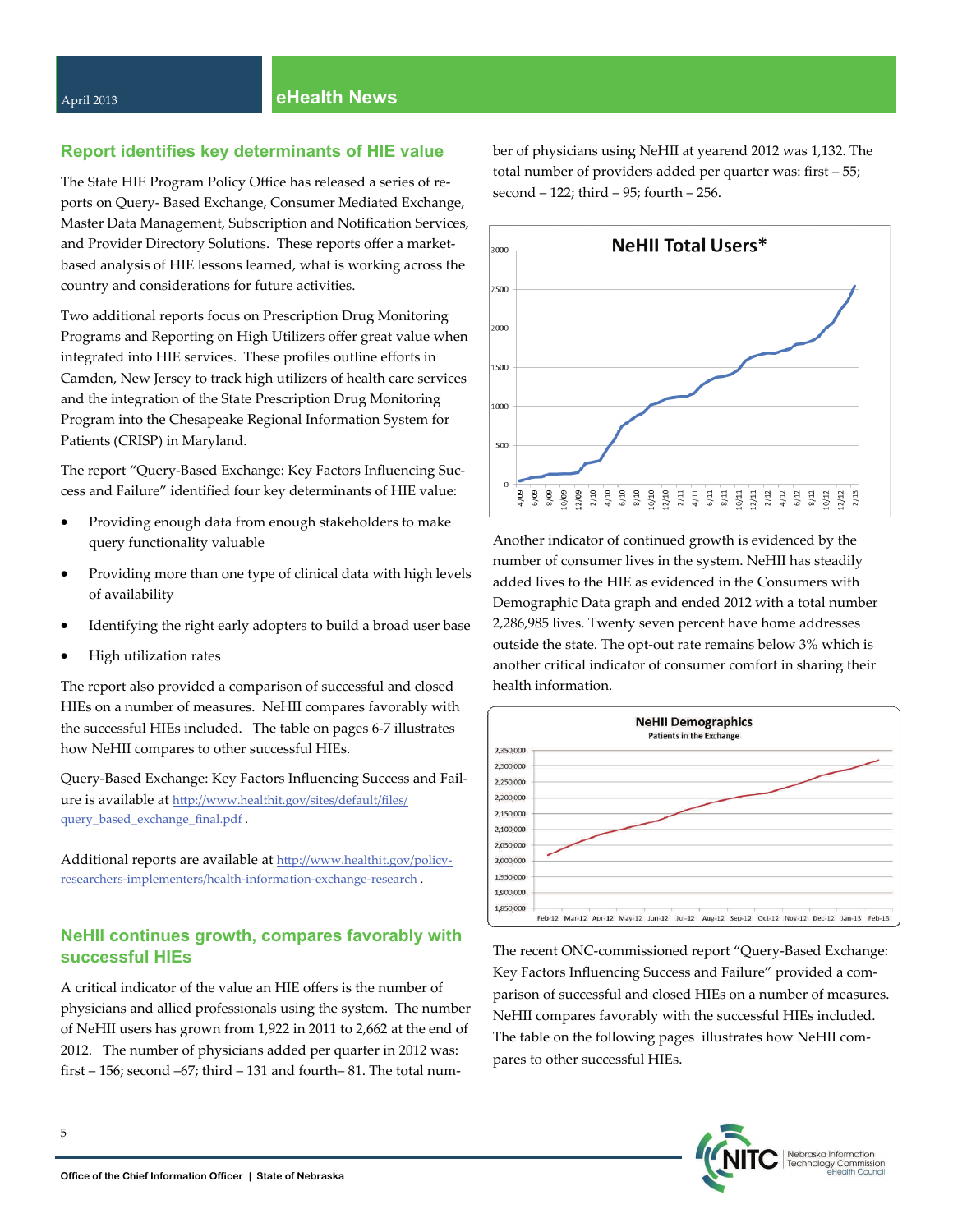# **Comparison of Successful HIEs –**

Adapted from "Query-Based Exchange: Key Factors Influencing Success and Failure" by Audacity Inquiry for the Office of the **National Coordinator**

| <b>Successful HIEs</b>                              |                                                |                             |                             |                       |                                                         |               |                          |
|-----------------------------------------------------|------------------------------------------------|-----------------------------|-----------------------------|-----------------------|---------------------------------------------------------|---------------|--------------------------|
|                                                     | NeHII*                                         | <b>CRISP</b>                | <b>DHIN</b>                 | HealthInfoNet         | <b>IHIE</b>                                             | Michiana HIE  | Rochester<br><b>RHIO</b> |
| Total number of<br>users                            | 2,784                                          | 736                         | 6,368                       | 5,718                 | 6,000 am-<br>bula-tory<br>and<br>140,000<br>inpatient   | 3,000         | 3,000                    |
| Number of users<br>querying in last 30<br>days      | 427                                            | 70                          | 1,379                       | 1,154                 | 8,807                                                   | 1,200         | 1,250                    |
| Average number of<br>queries per month              | 3,725                                          | 1,548                       | 38,500                      | 3,000                 | 333,333                                                 | 285,000       | 30,000                   |
| Number of hospi-<br>tals<br>in trading area         | 104                                            | 46                          | $\,8\,$                     | 39                    | 173                                                     | 20            | 25                       |
| Percent of hospitals<br>with sharing agree-<br>ment | 41%                                            | 100%                        | 87%                         | 87%                   | 77%                                                     | 70%           | 96%                      |
| Percent of hospitals<br>sharing clinical<br>data    | 23%                                            | 59%                         | 75%                         | 87%                   | 46%                                                     | 70%           | 88%                      |
| Number of unique<br>identities                      | <b>Over 2.29</b><br>million                    | <b>Over 3.26</b><br>million | <b>Over 1.29</b><br>million | Over 1.1 mil-<br>lion | <b>Over 12.3</b><br>million                             | 1.5 million   | 1.4 million              |
| Number of labs                                      | <b>Over 28.4</b><br>million                    | <b>Over 11.3</b><br>million | Over 18<br>million          | 15 million            | 4.3 billion<br>and 84.5<br>million<br>text re-<br>ports | 1.152 billion | 52 million               |
| Number of radiolo-<br>gy results                    | Over 5.8<br>million                            | Over 3.2<br>million         | over 4.05<br>million        | 3.5 million           | 17.5 mil-<br>lion                                       | 5 million     | 7.5 million              |
| Number of immun-<br>ization records                 | 1,586<br>includes<br>influenza<br>vaccinations | $\mathbf{0}$                | $\overline{0}$              | 8,000                 | Unknown                                                 | 800,000       | $\mathbf{0}$             |